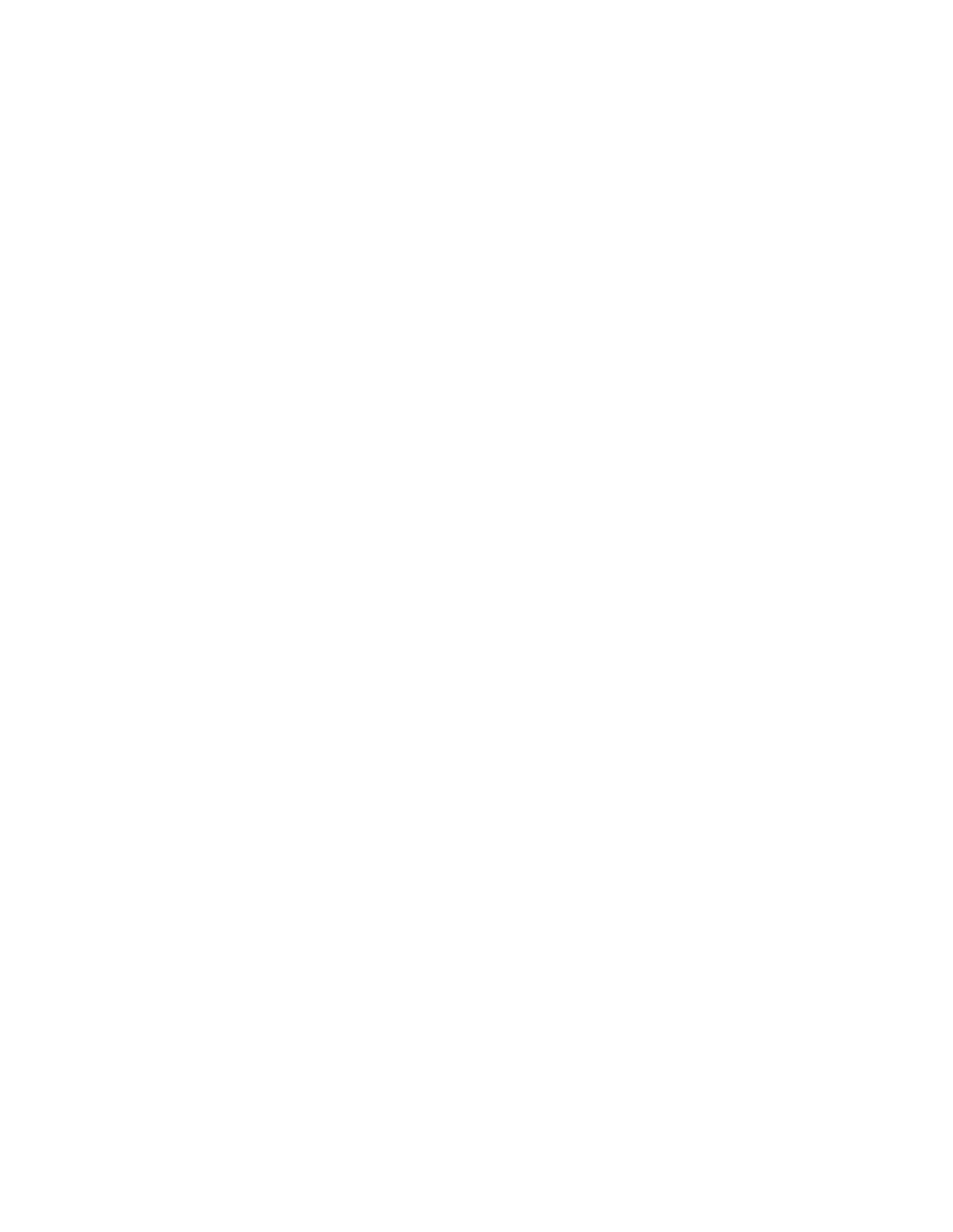

## **Children's Internet Protection Act (CIPA)**

The case for ensuring SBPL remains CIPA compliant.



Santa Barbara Public Library Board Presentation | March 2021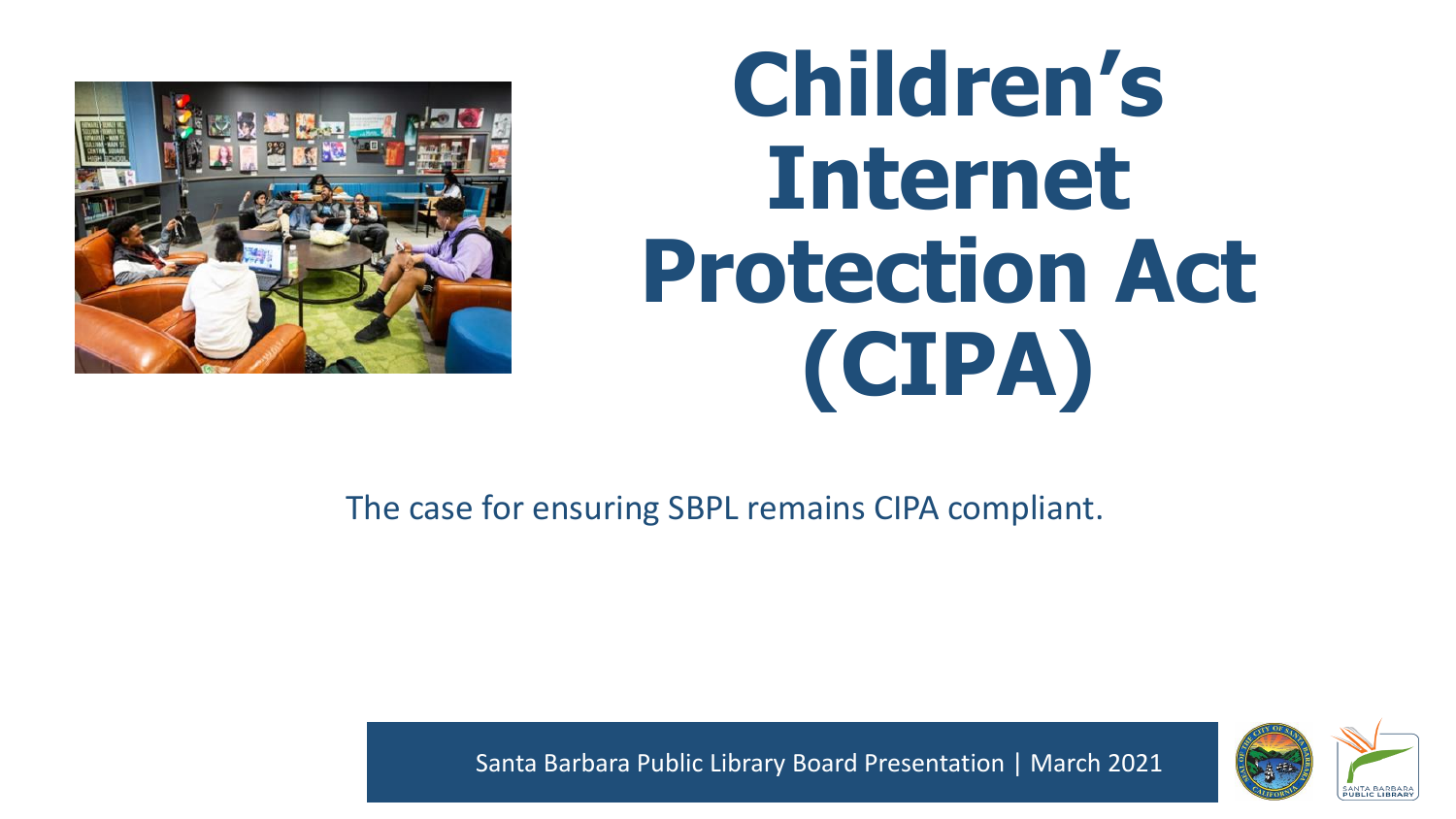# **What is CIPA?**

- Enacted by Congress in 2000 to address concerns about children's access to obscene or harmful content over the Internet.
- CIPA imposes certain requirements on schools or libraries that receive discounts for Internet access or internal connections through the E-rate program.
- Libraries subject to CIPA may not receive the E-rate discounts unless they certify they have an Internet safety policy that includes technology protection measures.
- They may also be required to certify CIPA compliance in some grant applications.

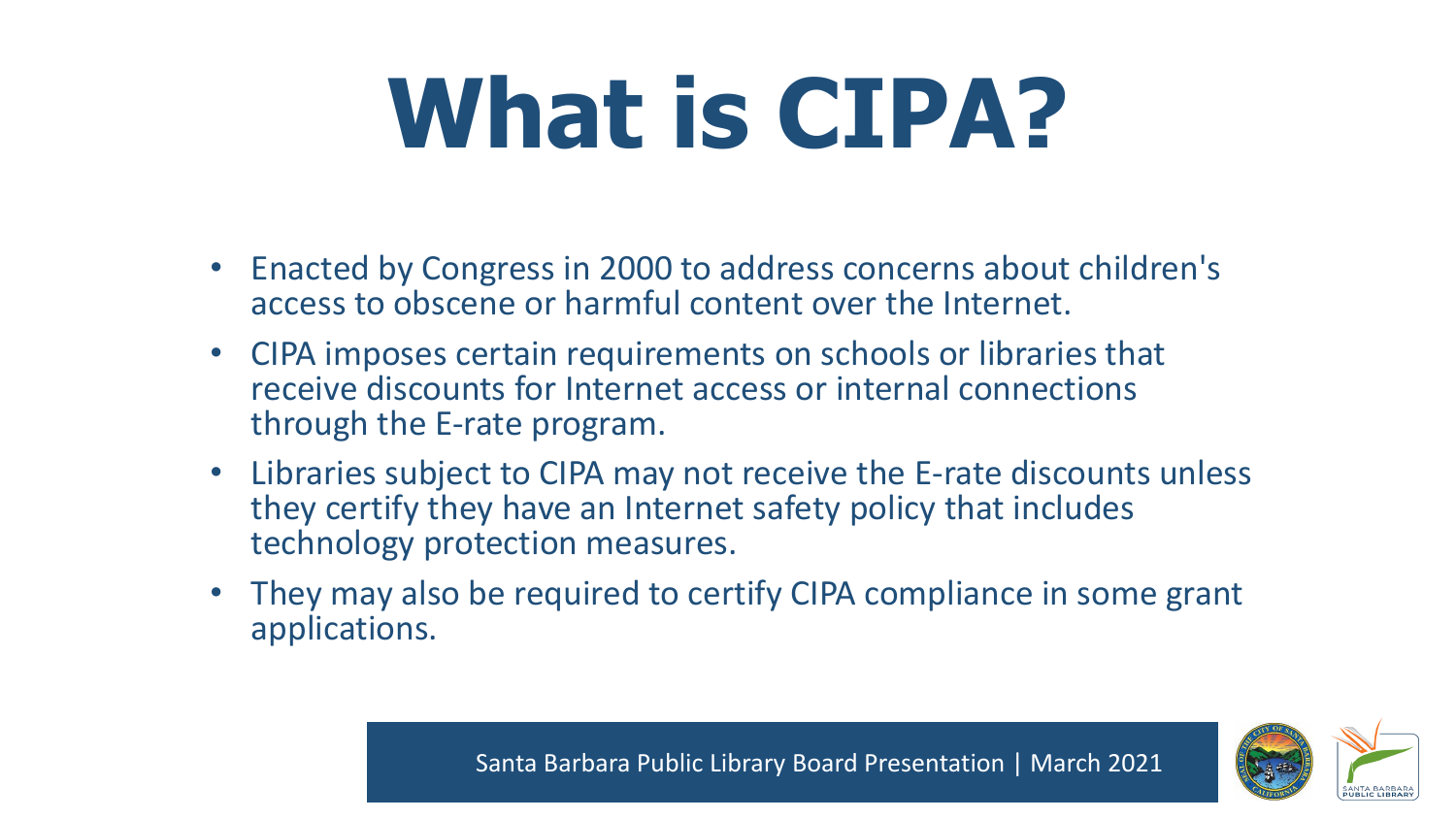# **What CIPA Requires**

- Adoption of an Internet Safety Policy with technology protection measures.
- Protection measures must block or filter Internet access to pictures that are: (a) obscene; (b) child pornography; or (c) harmful to minors (for computers that are accessed by minors).
- Before adopting this Internet safety policy, schools and libraries must provide reasonable notice and hold at least one public hearing or meeting to address the proposal.
- An authorized person may disable the blocking or filtering measure during use by an adult to enable access for bona fide research or other lawful purposes.



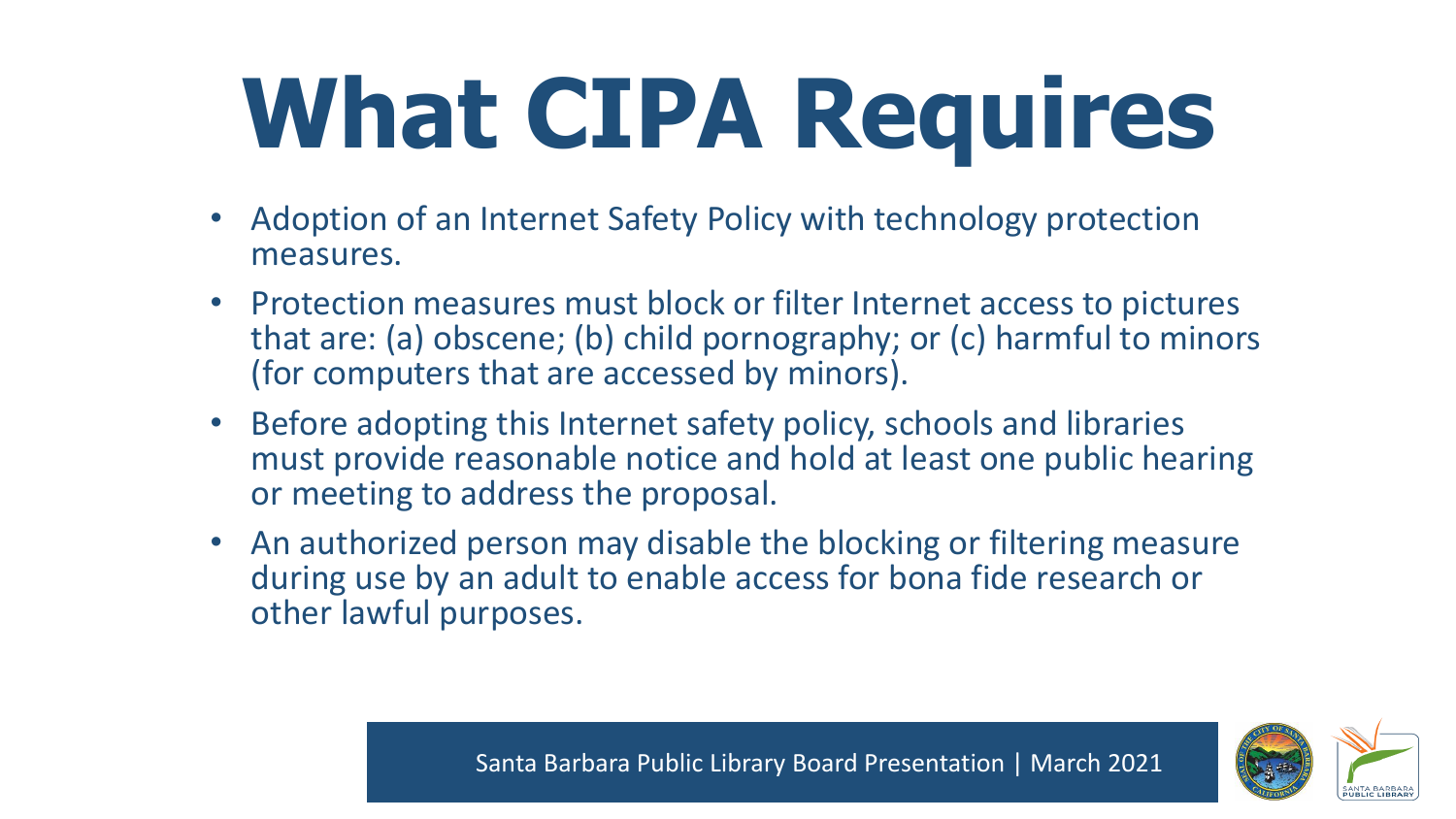## **What Does an Internet Safety Policy Address?**

- Access by minors to inappropriate matter on the Internet.
- Safety and security of minors when using electronic mail, chat rooms and other forms of direct electronic communications.
- Unauthorized access, including so-called "hacking," and other unlawful activities by minors online.
- Unauthorized disclosure, use, and dissemination of personal information regarding minors.
- Measures restricting minors' access to materials harmful to them.
- It should apply to both minors and adults.

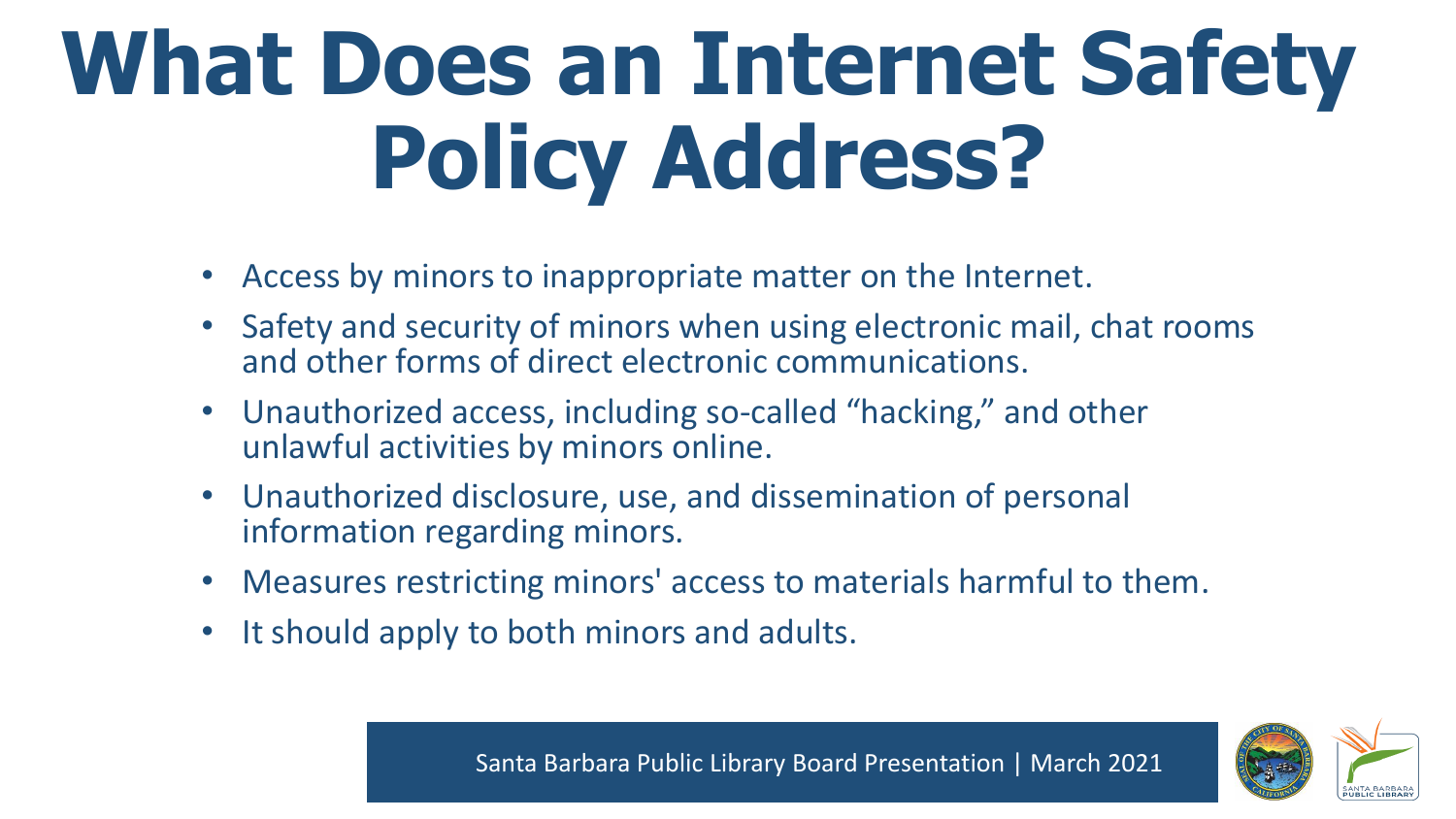### **Technology Protection Measures**

- Generally known as a web content filter.
- Filtering is required for all of an E-rate recipient's Internet-enabled computers whether used by minors or adults.
- For E-rate funding purposes, filtering for adult Internet usage can be disabled for "bona fide research or other lawful purpose."
- The FCC has not established any standards with regard to the type or effectiveness of Internet filters required for CIPA compliance.
- The filter's blocked and unblocked sites will iteratively change over time.

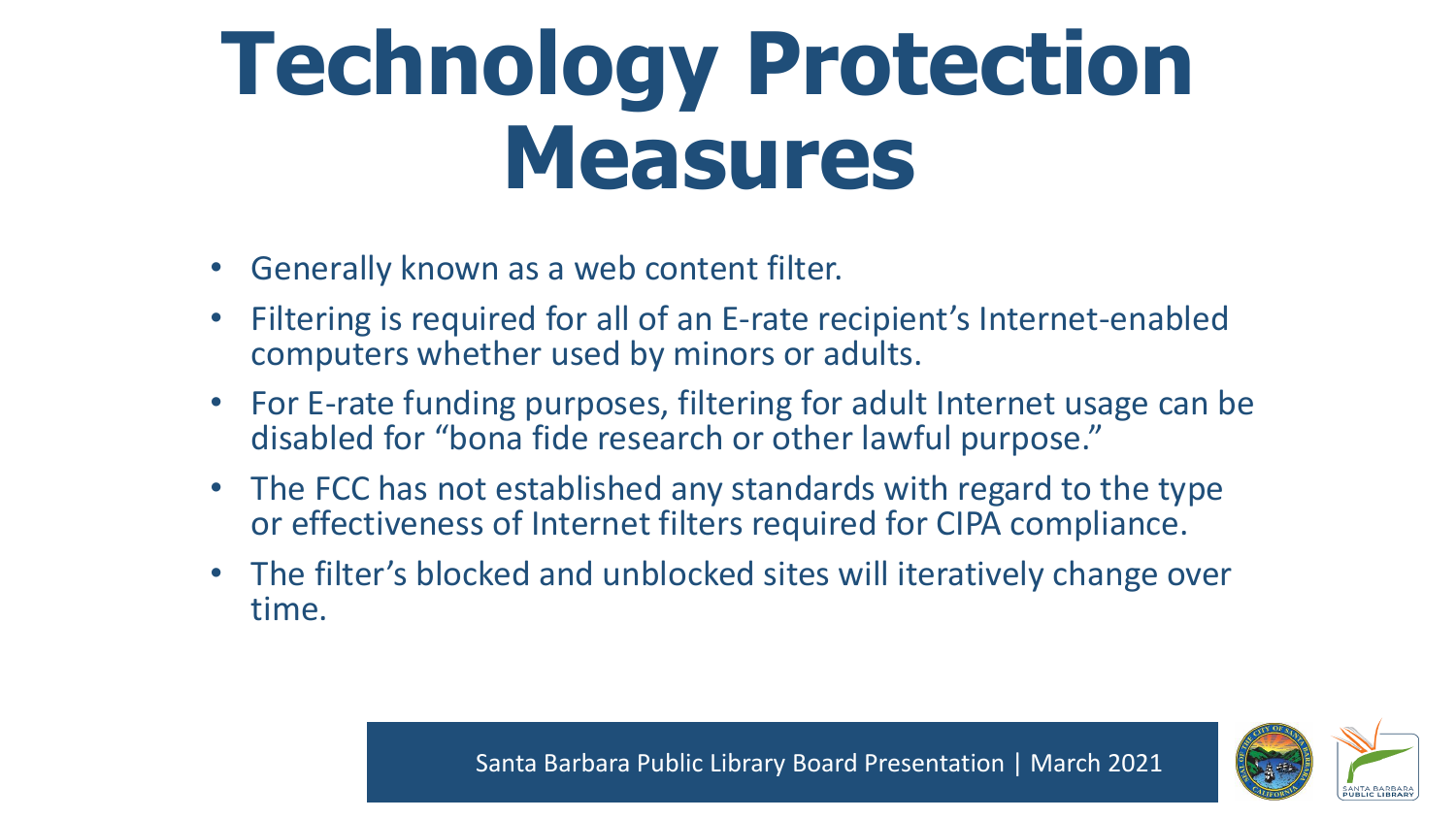## **Advantages of the Cisco Web Content Filter**

- Cloud-based and affordable.
- Can filter all Black Gold Internet traffic on wired computers and through Wi-Fi access points simultaneously at all branches.
- Relies on the robust Cisco database of blacklisted and whitelisted sites.
- Allows customizable "blocked page" screens with timed bypass code features.
- Once implemented, is easy for all technology staff to operate.